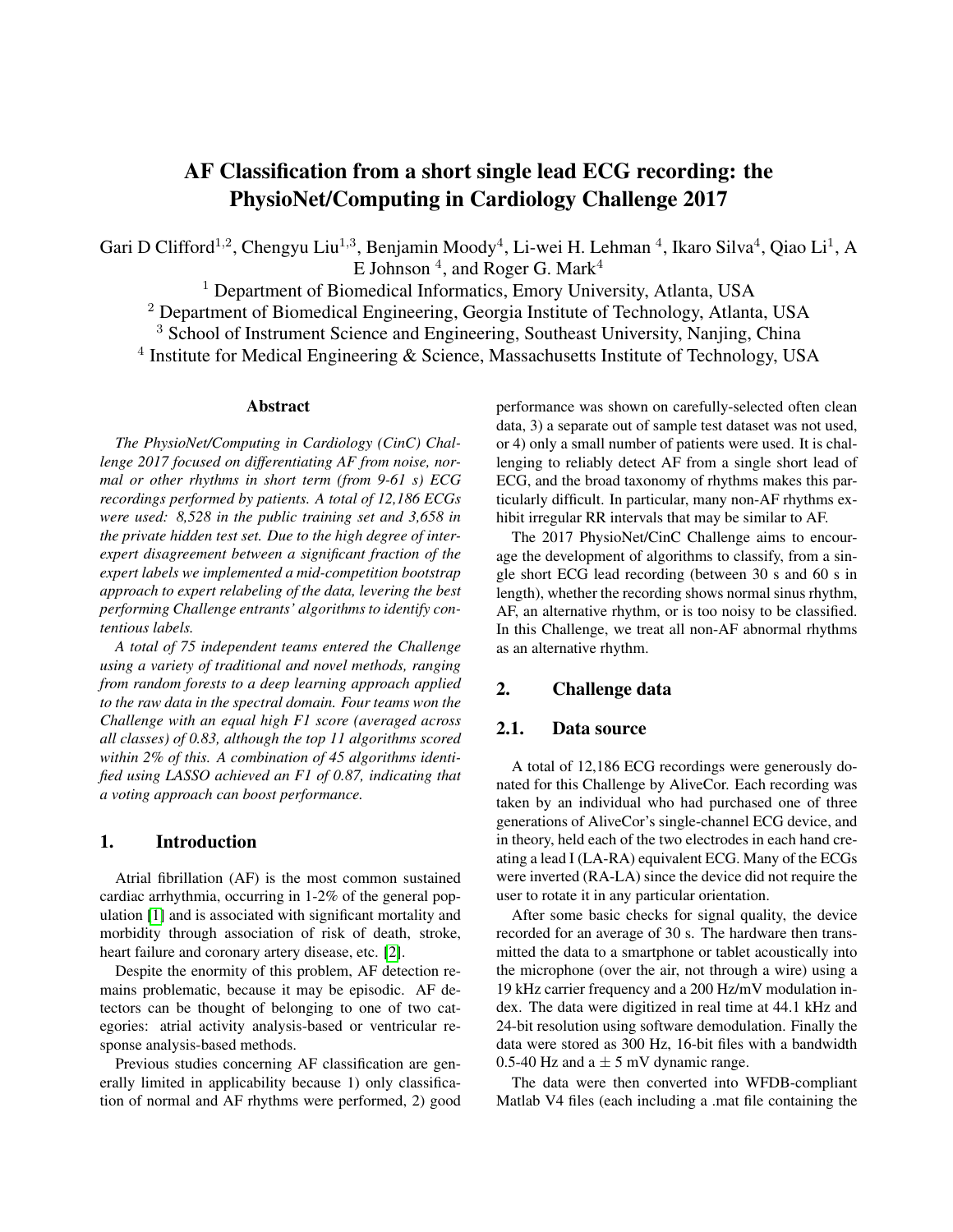ECG and a .hea file containing the waveform information) and split into training and test data sets. The training set contains 8,528 recordings lasting from 9 s to 61 s and the test set contains 3,658 recordings of similar lengths (and class distributions). The test set has not been made available to the public and will remain private for the purpose of scoring for the duration of the Challenge and for some period afterwards to enable follow-up work.

## 2.2. Expert labeling

Four classes of data were considered: normal rhythm, AF rhythm, other rhythm and noisy recordings. Three version of the data labels were generated for the challenge, in increasing level of accuracy. Initially, the recording labels were given with the ECG data by AliveCor, which were created through an outsourced company and about 10% of these were over-read. These labels were posted at the beginning of the challenge and acted as the V1 version of labeling, which was used in the unofficial entry phase running from Feb 1st to April 9th 2017.

However, some recordings labeled as normal, AF or other rhythms were actually very noisy and made rhythm identification by eye virtually impossible. Thus, we visually re-checked all the recordings and relabeled some data as the noisy class, resulting in V2 version of labels. This set of labels was used in the official entry phase which ran from April 16th to September 1st 2017. A third version was created for the final test runs as now described.

# 2.3. Mid-challenge bootstrap relabeling of the hidden data

Given the large number of training and test examples in this Challenge, and the limited time and resources available, the Challenge organizers were not able to recheck every label by hand before the challenge began, instead we took the unusual approach of providing a suitable benchmark algorithm (below which we knew a contributor was unlikely to be adding much new information) and used the competition entrants scoring above this benchmark to help us identify the data we suspected to be incorrectly labeled. That is, we ranked the data in terms of the largest level of disagreement between the top performing algorithms. The assumption here is that a large enough ensemble of independent algorithms can be voted together in a suitable manner to create an improved gold standard, a fact we have demonstrated on ECG analysis before [\[3,](#page-3-2) [4\]](#page-3-3). The corollary to this is that the harder a task, the more likely your independent labelers (or algorithms) are to disagree. We therefore assumed that the labels which most algorithms classified correctly were both easy to classify and correct, and focused on the ones on which most top scoring algorithms disagreed. We first identified that the top 10 algo-



<span id="page-1-0"></span>Figure 1. Performance of the algorithms on the hidden test sub-set of 710 recordings. The algorithms were ranked in descending order of score.

rithms all contributed to an improved score. Each algorithm is ranked in descending order of performance on the hidden test sub-set of 710 recordings (see figure [1\)](#page-1-0). The entire dataset (training and test) were then ranked in order of level of disagreement from most to least. Eight ECG analysis experts were then asked to independently relabel the top 1129 most 'disagreeableness' with no knowledge of the prior label. At least three experts were assigned to each recording, although in some cases it was as high as eight experts. Table [1](#page-2-0) shows the detailed re-labeling results from the eight experts for these 1,129 test recordings, including the annotation frequency for each rhythm type, the average number of annotators employed per recording, and the inter-rater agreement level measure, i.e., Fleisskappa, ´  $\kappa$ , which is used for assessing the reliability of agreement between a fixed number of raters (herein eight raters) when assigning categorical ratings to a number of classifying items (herein four types).

 $\kappa$  can be interpreted as expressing the extent to which the observed amount of agreement among raters exceeds what would be expected if all raters made their ratings completely randomly. From Table [1,](#page-2-0) it is clear that there are slight agreements among the annotators for each of the four classes (all  $\kappa$  < 0.2). Over all 1,129 recordings  $\kappa = 0.245$ , which indicates a fair agreement among the annotators for all re-labeling task.

After this re-labeling process, all labels were updated and denoted version 3 (V3). Only test data were updated with the new labels. Please note a very few training recordings were also updated with the new labels and these updates are usually from single expert's annotation. More details about the number of recordings in each version of the labels can be seen in Table [2.](#page-2-1)

Although a ranking table was posted on-line for the competition, this was based on only 27.3% of the test data to guarantee that the 10 entries each team were allowed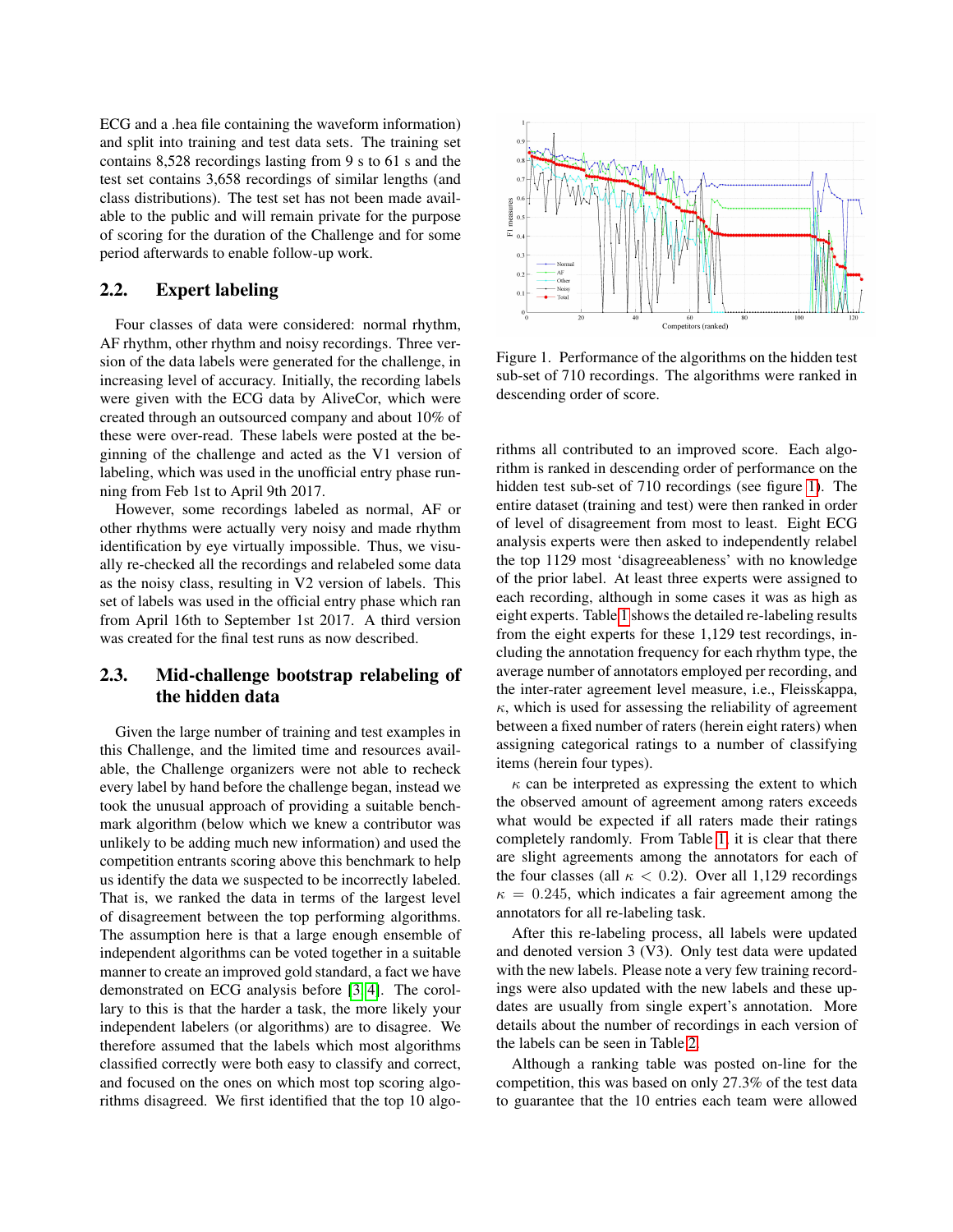|              | Number of  | Annotation frequency |     |       |              |       |      |          |
|--------------|------------|----------------------|-----|-------|--------------|-------|------|----------|
| Class        | recordings | Normal               | AF  | Other | <b>Noisy</b> | Total | N    | $\kappa$ |
| Normal       | 386        | 1203                 | 136 | 353   | 367          | 2059  | 5.33 | 0.173    |
| AF           | 131        | 134                  | 283 | 203   | 98           | 718   | 5.48 | 0.113    |
| Other        | 525        | 1539                 | 236 | 685   | 376          | 2836  | 5.40 | 0.197    |
| <b>Noisy</b> | 87         | 81                   | 23  | 51    | 306          | 461   | 5.30 | 0.128    |
| Total        | 1129       | 2957                 | 678 | 1292  | 1147         | 6074  | 5.38 | 0.245    |

<span id="page-2-0"></span>Table 1. Re-labeling results from the eight annotators for 1,129 recordings in test set.  $\overline{N}$ : average number of annotators per recording.

| <b>Type</b>  | # recordings $(\%)$ |             |             |  |  |  |
|--------------|---------------------|-------------|-------------|--|--|--|
|              | V <sub>1</sub>      | V2          | V3          |  |  |  |
| Training     |                     |             |             |  |  |  |
| Normal       | 5154 (60.4)         | 5050 (59.2) | 5076 (59.5) |  |  |  |
| AF           | 771 (9.0)           | 738 (8.7)   | 758 (8.9)   |  |  |  |
| Other        | 2557 (30.0)         | 2456 (28.8) | 2415 (28.3) |  |  |  |
| <b>Noisy</b> | 46(0.5)             | 284 (3.3)   | 279(3.3)    |  |  |  |
| <b>Test</b>  |                     |             |             |  |  |  |
| Normal       | 2209 (60.4)         | 2195 (60.0) | 2437 (66.6) |  |  |  |
| AF           | 331 (9.1)           | 315(8.6)    | 286(7.8)    |  |  |  |
| Other        | 1097 (30.0)         | 1015 (27.8) | 683 (18.7)  |  |  |  |
| <b>Noisy</b> | 21(0.6)             | 133(3.6)    | 252(6.9)    |  |  |  |

<span id="page-2-1"></span>Table 2. Data profile for the training/test set.

during the official period could not overfit on the test data. At the end of the Challenge, entrants were asked to identify their top performing algorithm and the scoring was re-run on all the V3 test data to produce a final score several days after the close of the competition. If a competitor did not indicate the best algorithm of their possible 15 entries, then the most recently submitted algorithm was used.

## 3. Scoring

The scoring for this challenge was an  $F_1$  measure, which is an average  $F_1$  value from the classification type. The counting rules for the numbers of the variables are defined in Table [3.](#page-2-2) Validation was 300 records (3.5%) of training set just to ensure the algorithm produced the expected results. Provisional scoring was based on 1000 records (27.3%) of test set, and the final (user-selected) algorithm was scored on all of the test set.

For each of the four types,  $F_1$  is defined as:

Normal:  $F_{1n} = \frac{2 \times Nn}{\sum N + \sum n}$  $N + \sum n$ AF rhythm:  $F_{1a} = \frac{2 \times Aa}{\sum A + \sum A}$  $A + \sum a$ Other rhythm:  $F_{1o} = \frac{2 \times O_o}{\sum O + \sum P}$  $O + \sum o$ Noisy:  $F_{1p} = \frac{2 \times Pp}{\sum P + \sum}$  $\frac{p}{P+\sum p}$ .

|              | Predicted Classification |          |          |              |                  |  |
|--------------|--------------------------|----------|----------|--------------|------------------|--|
|              | Normal                   | AF       | Other    | <b>Noisy</b> | Total            |  |
| Normal       | $N_{n}$                  | Na       | $N_{O}$  | $N_{p}$      |                  |  |
| AF           | An                       | Aa       | Ao       | Ap           |                  |  |
| Other        | On.                      | Oa       | Oο       | Op           | $\Omega$         |  |
| <b>Noisy</b> | $P_n$                    | Pa       | Po       | Pp           | $\boldsymbol{P}$ |  |
| Total        | n                        | $\alpha$ | $\alpha$ |              |                  |  |

<span id="page-2-2"></span>Table 3. Definition of parameters for scoring used in eq. [1.](#page-2-3)

The final challenge score is generated as follows:

<span id="page-2-3"></span>
$$
F_1 = \frac{F_{1n} + F_{1a} + F_{1o}}{3} \tag{1}
$$

More information on the Challenge scoring mechanism and rules can be found at [http://physionet.org/](http://physionet.org/challenge/2017) [challenge/2017](http://physionet.org/challenge/2017).

At the end of the official challenge phase, one entry was selected by each team as the final challenge entry. This entry was evaluated on the whole hidden test data.

#### 4. Voting approaches

For the naïve voting method, we firstly ranked the algorithms in descending order of performance on the validation set. Subsequently, we calculated the  $F_1$  results by taking the mode of all algorithm labels. We then applied a LASSO to all the algorithms to generated penalized maximum-likelihood fitted coefficients for a generalized linear model to select a subset of algorithms and a weighted voting scenario. Finally, we repeated this using [\[4\]](#page-3-3), with signal quality as additional features (LASSO+).

#### 5. Results

During the official period of the competition, over 300 entries were submitted in the Challenge by 75 teams (70 of which carry an open source license). Eight of the 70 team's entries were deemed unofficial because they submitted too late (and did not participate in the essential unofficial beta test period), or they exceeded the number of allowable entries in the official period (because their team